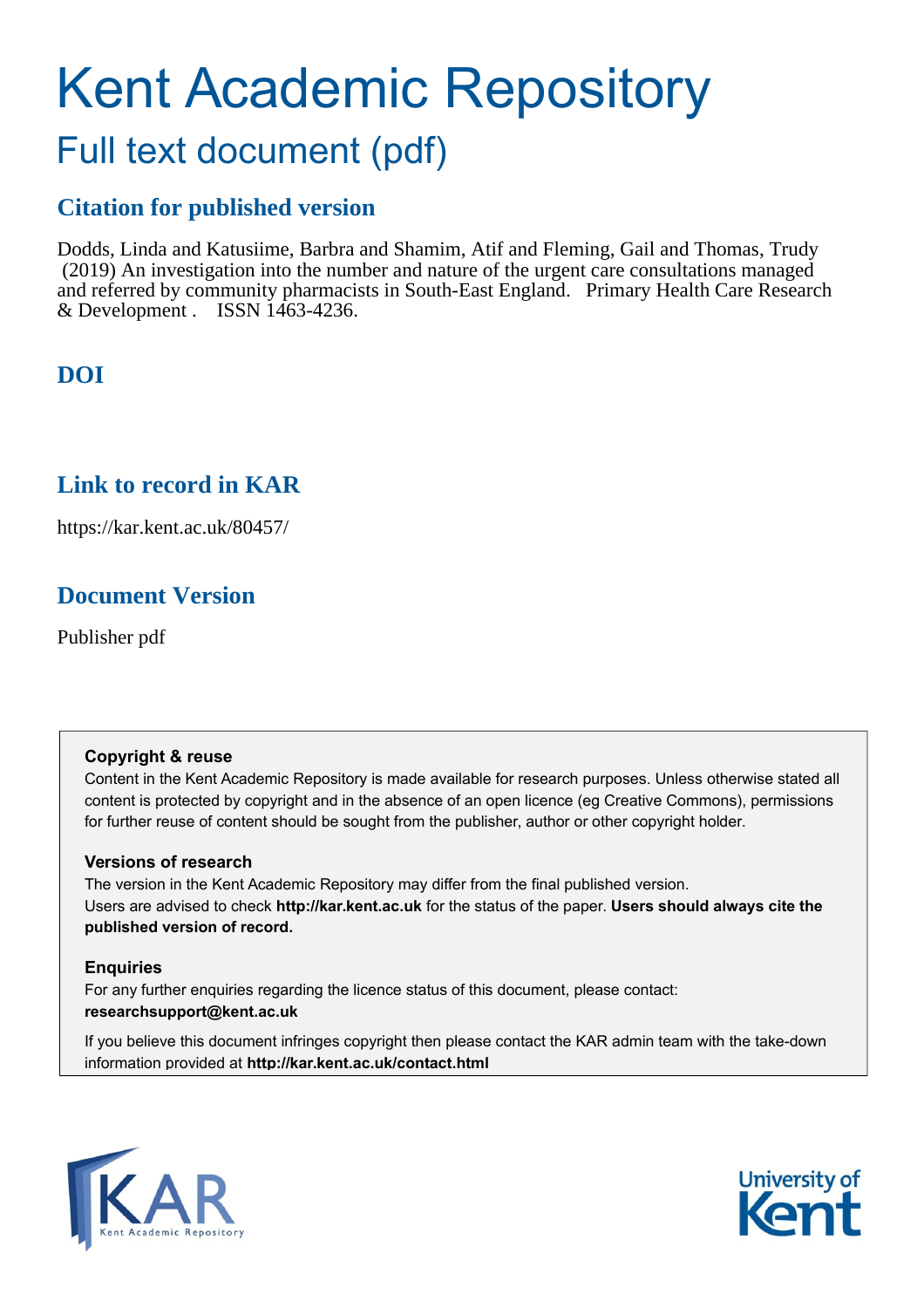## Primary Health Care Research & Development

[cambridge.org/phc](https://www.cambridge.org/phc)

### Research

Cite this article: Dodds L, Katusiime B, Shamim A, Fleming G, Thomas T. (2020) An investigation into the number and nature of the urgent care consultations managed and referred by community pharmacists in South-East England. Primary Health Care Research & Development 21(e5): 1–7. doi: [10.1017/S1463423620000031](https://doi.org/10.1017/S1463423620000031)

Received: 19 October 2018 Revised: 20 June 2019 Accepted: 31 December 2019

#### Key words:

community pharmacists; community pharmacy; urgent care

#### Author for correspondence:

Trudy Thomas, Medway School of Pharmacy, Universities of Kent and Greenwich, Chatham Maritime ME4 4TB, UK. E-mail: [t.thomas@Kent.ac.uk](mailto:t.thomas@Kent.ac.uk)

a The author Gail Fleming was working at the London and South East Pharmacy, Health Education England, Crawley Hospital at the time the study was undertaken.

© The Author(s) 2020. This is an Open Access article, distributed under the terms of the Creative Commons Attribution licence ([http://](http://creativecommons.org/licenses/by/4.0/) [creativecommons.org/licenses/by/4.0/\)](http://creativecommons.org/licenses/by/4.0/), which permits unrestricted re-use, distribution, and reproduction in any medium, provided the original work is properly cited.



# An investigation into the number and nature of the urgent care consultations managed and referred by community pharmacists in South-East England

## Linda Dodds<sup>1</sup>, Barbra Katusiime<sup>1</sup>, Atif Shamim<sup>2</sup> <sup>1</sup>, Gail Fleming<sup>3,a</sup> and Trudy Thomas<sup>1</sup><sup>®</sup>

<sup>1</sup>Medway School of Pharmacy, Universities of Kent and Greenwich, Chatham Maritime ME4 4TB, UK; <sup>2</sup>London and South East Pharmacy, Health Education England, Crawley Hospital, Crawley RH11 7DH, UK and <sup>3</sup>Royal Pharmaceutical Society, London E1W 1AW, UK

#### Abstract

Background: Community pharmacies are recognised as an under-utilised, accessible resource that could support the urgent care agenda. This study aimed to provide a snapshot of the number and nature of urgent care requests presented to a sample of community pharmacies in three counties in southern England, to determine how requests are managed, whether management is appropriate, as assessed by a group of experts, and whether customers receiving the care are satisfied with pharmacists' interventions. Methods: A representative sample of pharmacists across the region was invited to keep a log-book documenting all urgent care requests over a two-week period. Data were analysed to estimate frequency and type of requests and to compare consultations in core and non-core hours. Log-book entries were scrutinised blind by an expert panel to determine appropriateness of pharmacist's responses. Customers receiving pharmacists' interventions were surveyed to assess satisfaction. Results: Seventeen pharmacies kept log-books detailing 432 urgent care consultations, equating to 13 consultations per pharmacy per week. Of these, 70% ( $n = 302$ ) were dealt with by the pharmacist in-house with 30%  $(n = 130)$  resulting in referrals. Locum pharmacists were significantly more likely to refer to other NHS services than regular pharmacists. Over half the requests were for symptom management, skin problems presenting most commonly (38% of all symptoms presented). Forty-seven percent of consultations were considered to have 'averted the need for other NHS services'. Pharmacists' referral (but not assessment of urgency) was deemed appropriate by the expert panel in 90% of consultations. Ninety-five percent of customers surveyed were satisfied with the service and would use the pharmacy again. Conclusion: Extrapolating findings across the study population (approximately 4.4 million) suggests that community pharmacists manage over 11 500 urgent care consultations per week, with 8050 managed independently. These prevent approximately 5400 other NHS encounters, while also meeting customer expectations and expert panel endorsement.

#### **Background**

Urgent care has been defined as 'any medical or health-related condition which an individual believes they need to get help with that day' (Centre for Pharmacy Postgraduate Education, 2016). In England, there is an increasing demand for urgent care services, putting pressure on resources in both primary and secondary care (NHS England, 2013).

People who consider they require urgent medical or health-related advice in the UK can access Accident and Emergency  $(A + E)$  departments or general practitioner (GP) services, visit a 'walk in' centre or ring a telephone helpline (NHS 111) for advice. NHS 111's non-clinical call handlers use algorithms to define the nature of the problem and ascertain the most appropriate action, often referral to another service.

In mid-2016, it was estimated that NHS 111 was handling over 1.25 million calls a month, with approximately 50% of callers referred back to primary care services (Pope *et al.*, 2017). A key outcome for NHS 111 was to reduce demand on other services; however, some NHS stakeholders have suggested that it has had the opposite effect (Pope et al., 2017).

The UK has around 11 600 community pharmacies (NHS Digital, 2018) situated in high street and small community locations, in supermarkets and in health centres. Many are open long hours when other health care professionals are unavailable. Many are owed by large companies but around a third are in private ownership (NHS Digital, 2018). In recent years, community pharmacists have been developing clinical services in addition to the traditional dispensing role to allow better integration and team working with the rest of the NHS.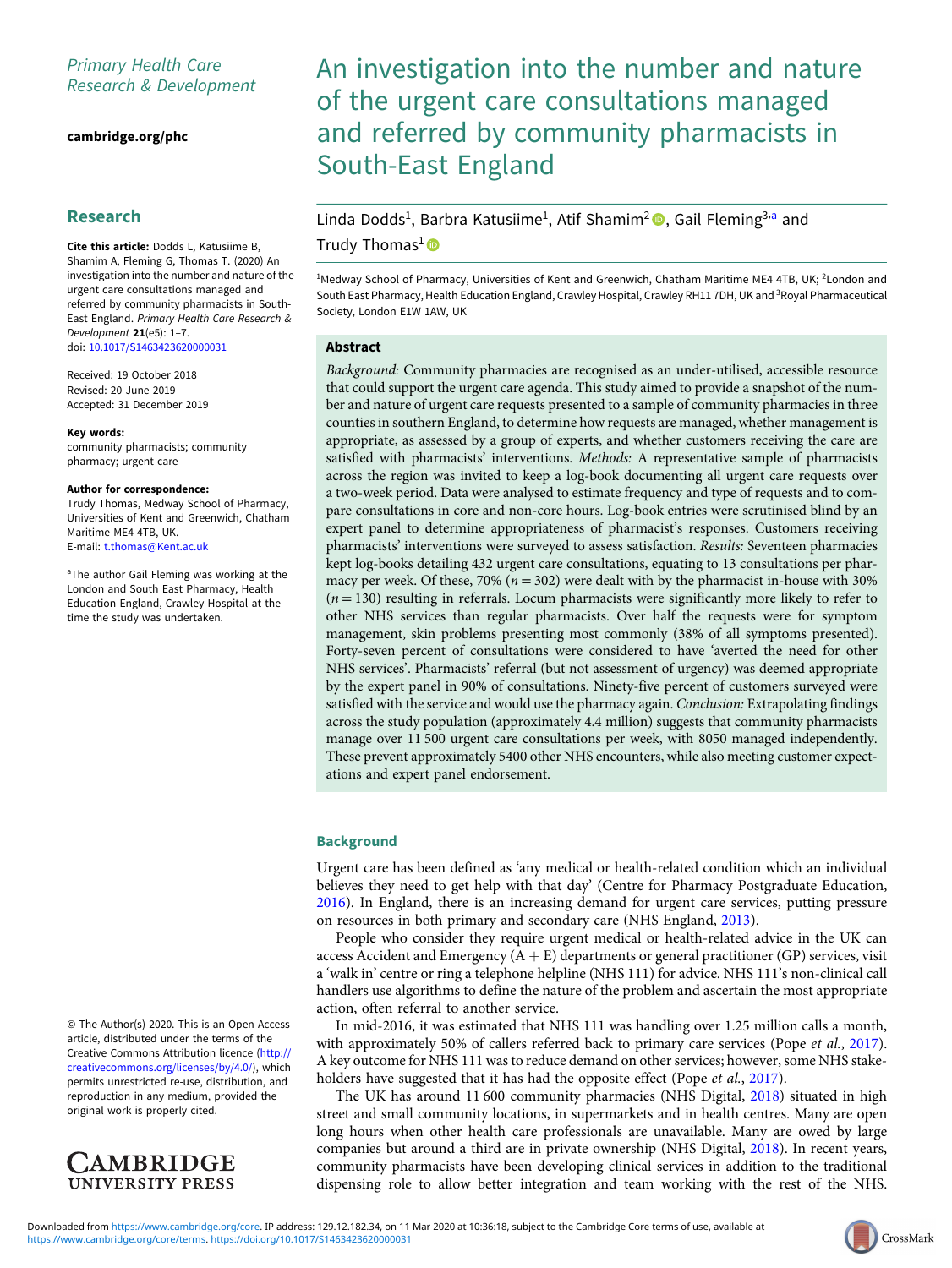Most pharmacies now have a private consultation area specifically for confidential or sensitive discussions and are increasingly promoted as the first port of call for minor ailments and illness as well as having a key role in the promotion of a healthy lifestyle.

Because of their high accessibility, in some areas of the UK minor ailments schemes have been commissioned whereby people can receive treatment for minor conditions such as sore throat, insect bites, constipation, etc., on the NHS, saving an appointment with the person's GP. Studies have shown that pharmacist interventions can relieve pressure on  $A + E$  and GP services, producing similar health-related outcomes for less cost (Bednall et al., 2003; Baqir et al., 2011; Paudyal et al., 2013; Watson et al., 2015). Legally pharmacists in the UK are able to make an emergency supply of a prescribed medicine when a patient has run out, provided certain criteria are met. They use their professional judgement to ensure that supply is clinically appropriate in each case. Research has shown that when free of charge, this service has high patient acceptability and potential to relieve pressure on other services and prevents patients potentially becoming non-adherent with their medication (Morecroft et al., 2015; Nazar et al., 2016).

Although it has been proposed that around 18% of GP consultations and 8% of  $A + E$  consultations could be managed in a pharmacy setting (Watson et al., 2014), it has never been estimated to what extent community pharmacists already manage Urgent and Emergency Care (UEC) conditions, nor what types of condition the general public present to pharmacists on a daily basis. Research in 2017 showed that of the 3299 customers visiting five pharmacies, 14% requested a retail sale, with just 9% requesting advice or services, but further detail is not reported (Mackridge et al., 2017).

Using a representative sample of community pharmacies across three counties in the South-East of England, this study aimed to gain understanding of the nature and number of requests that currently comprise UEC in the context of community pharmacy and to see how community pharmacists respond to these requests and how satisfied customers are with the way these requests are dealt with.

#### Methods

#### **Setting**

Community pharmacies in three counties in southern England (Kent, Surrey and Sussex, KSS).

#### Study design

The study used log-books to capture the UEC requests presented to a small, representative sample of community pharmacies across the three counties of England over a two-week period to determine the nature of UEC requests. Samples of the log-book entries relating to assessment of urgency and referral were analysed by an expert panel to determine the appropriateness of referrals and estimation of urgency. A paper-based customer survey ran alongside the pharmacist UEC consultations to capture immediate customer responses to the pharmacist intervention.

#### Recruitment of pharmacies

One hundred pharmacies across the south eastern counties of KSS were invited to take part with the aim of ultimately recruiting 20 pharmacies. This number was considered sufficient to provide variation in terms of location within KSS, ownership

(independent pharmacy, multiple pharmacy) and hours of opening. Hours were termed core (CH), defined as Monday to Friday until 6 pm, and non-core (NCH), defined as Monday to Friday after 6 pm, Saturdays after 1 pm and all day Sundays. The number invited from each of the three counties (KSS) was proportional to the number in each county in the total sample of pharmacies in KSS  $(n)$ = 892). Within each sample, there was further stratification to ensure that the proportion of multiples (>20 pharmacies nationwide) to independent pharmacies (20 or fewer pharmacies nationwide) was taken into consideration. Excel spreadsheet filters were used to identify eligible pharmacies in each of two main sub-groups (those providing NCH services and those only providing CH services). Simple random sampling was used to select 100 pharmacies to be invited to participate. Once a pharmacy was selected for the NCH group, it was automatically excluded from the CH group, so one pharmacy would not appear in both groups.

An invitation letter, a pharmacy information sheet and consent form were sent to all 100 representative community pharmacies by post and email. One week later, pharmacies were phoned. If interest was expressed, then a member of the research team arranged a mutually convenient time to visit to the pharmacy to obtain written consent on behalf of the pharmacy and explain the project and its instrumentation in detail. Each participating pharmacy was offered an honorarium of £500.

#### Instrumentation

Pharmacy data collection logs were developed to record in brief all UEC presentations experienced over the study period. Each log sheet included a statement of consent and covered: pharmacist details (gender, employment status, years qualified); details of the presentation (date, time, summary of issues, including length of time issue had been present); assessment of level of urgency using a five-point scale previously devised by a focus group in another phase of this evaluation not reported here (Table 1); action taken by pharmacist was categorised as 'advice only', 'advice plus sale', 'emergency supply' or referral (with details), time taken to resolve; and outcome of episode of care. Each log sheet entry covered a separate episode of UEC, and the pharmacists added details of new requests consecutively. If a second pharmacist (working on the same day) was faced with a new customer request, they completed a new log sheet and added their consent and details, thus ensuring that each episode of care was attributed to a specific pharmacist.

The log sheets were piloted by three community pharmacists, and following feedback the wording used to define the levels of urgency was amended and the log sheets were compiled into a booklet for ease of use. Examples of each level of urgency were also included.

The participating community pharmacies were asked to use the log sheets to collect data on all episodes of UEC presented to the pharmacists over a two-week period in July 2016. Each episode of care was rated by the pharmacist completing it for level of urgency. CH pharmacies only collected data during core hours (mean 49 h per week) and the NCH pharmacies only during non-core hours (mean 38 h per week). Both groups collected data on Saturday mornings if they were open at that time.

A customer survey was designed to capture experiences of the UEC provided. Participating pharmacies were asked to recruit customers who had presented with urgent queries to complete this in the pharmacy and to 'post' it into a sealed box on the pharmacy counter.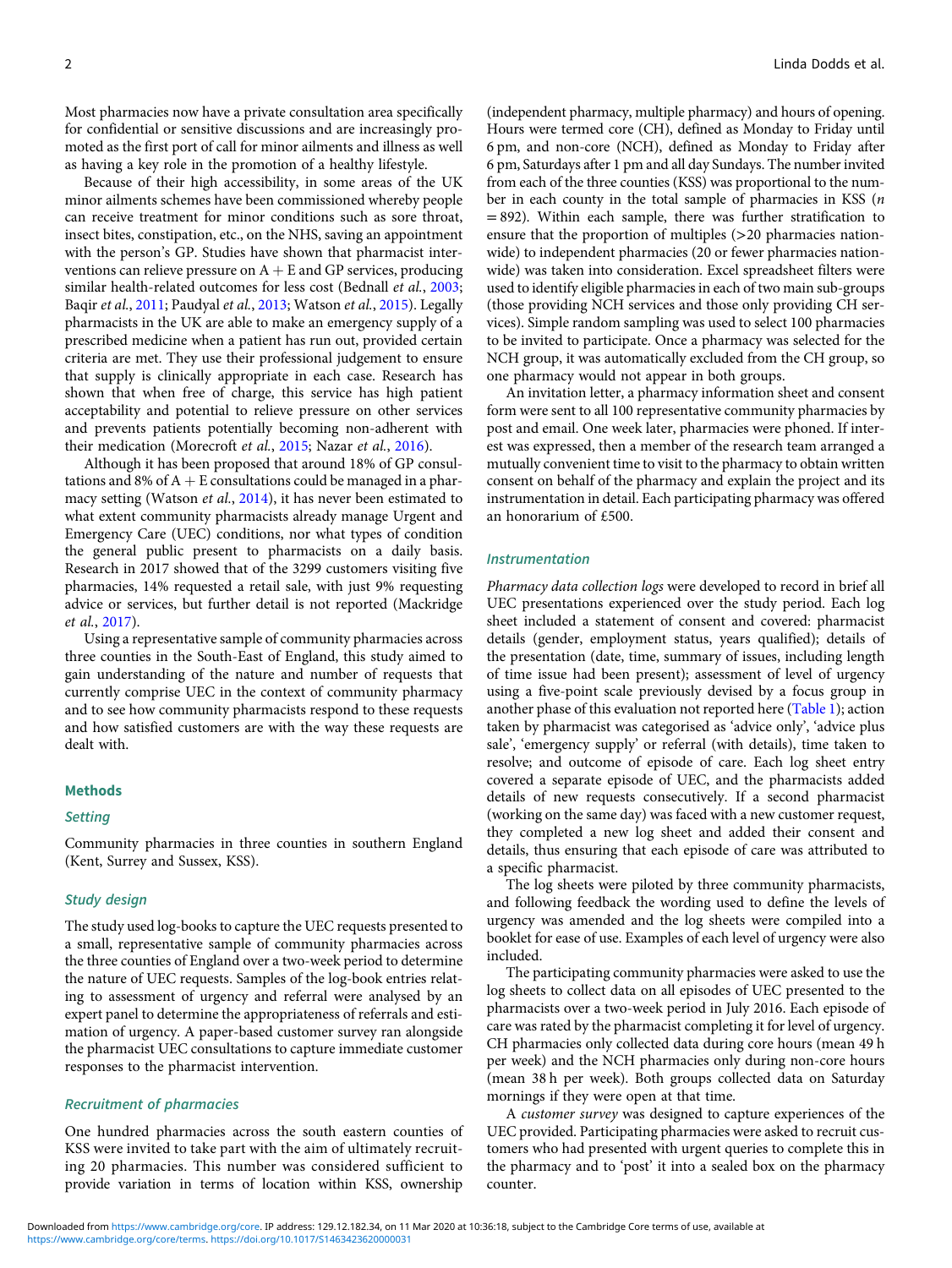#### Table 1. Assessment of urgency scale

| Grade         | Descriptor          | Definition                                                                                                                                                                                                                       |
|---------------|---------------------|----------------------------------------------------------------------------------------------------------------------------------------------------------------------------------------------------------------------------------|
| $\mathbf{1}$  | Non-urgent          | Long-standing problems which did not<br>necessarily need dealing with on the same day,<br>for example, ongoing hay fever symptoms                                                                                                |
| $\mathcal{P}$ | Fairly urgent       | A consultation with a pharmacist 'probably'<br>averted the need for other NHS services and<br>could be appropriately managed in the<br>pharmacy, for example, cough and cold<br>symptoms                                         |
| 3             | Urgent              | A problem that needed resolving on the day<br>and pharmacists' advice 'almost certainly'<br>averted a future GP visit or use of another NHS<br>service, for example, pain after dental<br>extraction                             |
| 4             | Very urgent         | A problem that needed advice on the same day<br>and pharmacists' advice 'definitely' averted the<br>use of another NHS service, for example,<br>emergency oral contraception supply                                              |
| 5             | Extremely<br>urgent | A problem for which the customer should have<br>sought other NHS services rather than a<br>pharmacy (i.e., needed immediate referral to<br>an emergency service) - dog bite showing signs<br>of infection with systemic symptoms |

The survey form and an information leaflet were devised by the research team and piloted with three non-pharmacist staff members from the Medway School of Pharmacy. As a result of piloting, changes were made to the question order. The survey asked customers to indicate using tick box responses if the UEC request was for themselves or for someone else, if they had previously used pharmacy services and if they had been referred by another professional or service to seek pharmacy advice. The survey enabled customers to rate the perceived urgency of their request and to rate their overall satisfaction with how their request was managed. They could also rate the clarity of advice given by the pharmacist. The survey explored if customers were likely to adhere to the pharmacist's advice and if they would seek a further consultation from other NHS services. Other issues assessed were the privacy of consultations, likelihood of using pharmacy services in the future and the use of alternative urgent care providers had the pharmacy not been used.

Expert panel. An expert panel was convened, which consisted of a GP, nurse and pharmacist with experience of urgent care, to assess the care provided. Panel members were provided with a short data capture form to record their consensus on the level of urgency of each community pharmacy log-book entry they assessed and also whether they agreed with any referral decisions made by the pharmacist in the context of the consultation.

The expert panel reviewed a 20% sample of log-book entries. The sample was chosen by a member of administrative staff who had no connection with the study. The sample included entries from all pharmacies taking part in proportion to the number of individual entries made and covered the full range of dates and times when requests were recorded. The level of urgency of the request recorded by the pharmacist was not provided to the expert panel, who used the same scale as the pharmacists to assess the urgency of each request, blind to the pharmacist assessment. The expert panel also evaluated the appropriateness of any recorded pharmacy referrals using a three-point scale: 'appropriate', 'somewhat appropriate' and 'not appropriate'. All assessments were

carried out independently, and then consensus reached in a meeting of all three panellists.

#### Data analysis

Excel spreadsheets were used for preliminary handling of datasets before all data were entered and analysed in SPSS v24 (IBM Corp. Released 2016. IBM SPSS Statistics for Windows, Version 24.0. Armonk, NY: IBM Corp.). Log sheet and customer survey data were principally quantitative but also included free-text short answer responses which were categorised with reference to the question, for example, detail of the condition presented by the customer was categorised into 'pain', 'upper respiratory tract infections', 'skin' and frequencies and percentages of each calculated. The data were analysed to estimate frequency and type of requests in CH versus NCH pharmacies. The outcomes of the UEC requests and the referral patterns of the participating pharmacists were analysed. Chi-square was used to assess significant differences for variables, for example, in CH and NCH. Significance was assumed when  $P < 0.05$ . Pharmacists' assessments of the urgency of customer requests were compared with those of the expert panel. Agreement was determined using weighted kappa.

#### Results

Twenty pharmacies were recruited to the study. However, three pharmacies agreed to participate but did not collect data due, in all cases, to unforeseen staffing issues. All three pharmacies came from the Kent region. One was a multiple pharmacy from the CH group, and two were independent pharmacies from the NCH group. For pharmacy sample characteristics, see Table 2.

A total of 27 community pharmacists collected data on UEC requests during the study period, of whom 7 were locum pharmacists (26%) with the remainder being the 'regular' pharmacist who worked in that pharmacy as their main and usual place of work.

Overall, 432 consultations were recorded (see Table 3). In the participating pharmacies, this represented a mean of 14 UEC consultations per week in CH and 10.5 per week in NCH. While the difference in the total number of consultations in multiples versus independents was not significant, there was a highly significant difference  $(X^2 = 82.458$ ;  $df = 1, P < 0.001$ ) in the number of consultations carried out during NCH in multiple pharmacies compared to the number carried out in independent pharmacies.

Timing of consultations. The highest number of CH consultations/ urgent requests was conducted between 10 am and 11 am, while NCH pharmacies recorded most consultations between 6 pm and 7 pm (with a similar number between 7 pm and 8 pm). The length of consultations was recorded in 414 log entries, and most consultations (48%,  $n = 200$ ) lasted approximately 5-10 min, while 32% ( $n = 132$ ) lasted 5 min or less. Longer times (11-20 min) were recorded for 63 (15%) consultations, and the longest consultations went on for over 20 min ( $n = 19$ , 16 NCH, and 3 CH).

Overall, 73% ( $n = 316$ ) of all consultations concerned the person who made the UEC request. Seven percent ( $n = 28$ ) were for another adult. Among consultations in which the customer's age was recorded or estimated ( $n = 385$ ), data showed that 17%  $(n = 65)$  were for children 17 and under, while over half (57%,  $n = 219$ ) were for people aged 18 to 59, and a quarter (26%,  $n = 100$ ) were for older persons (age 60 and over).

In terms of the type of UEC request, over half (57%,  $n = 247$ ) were symptom-related with all types of requests presented being similar during CH and NCH (Table 4).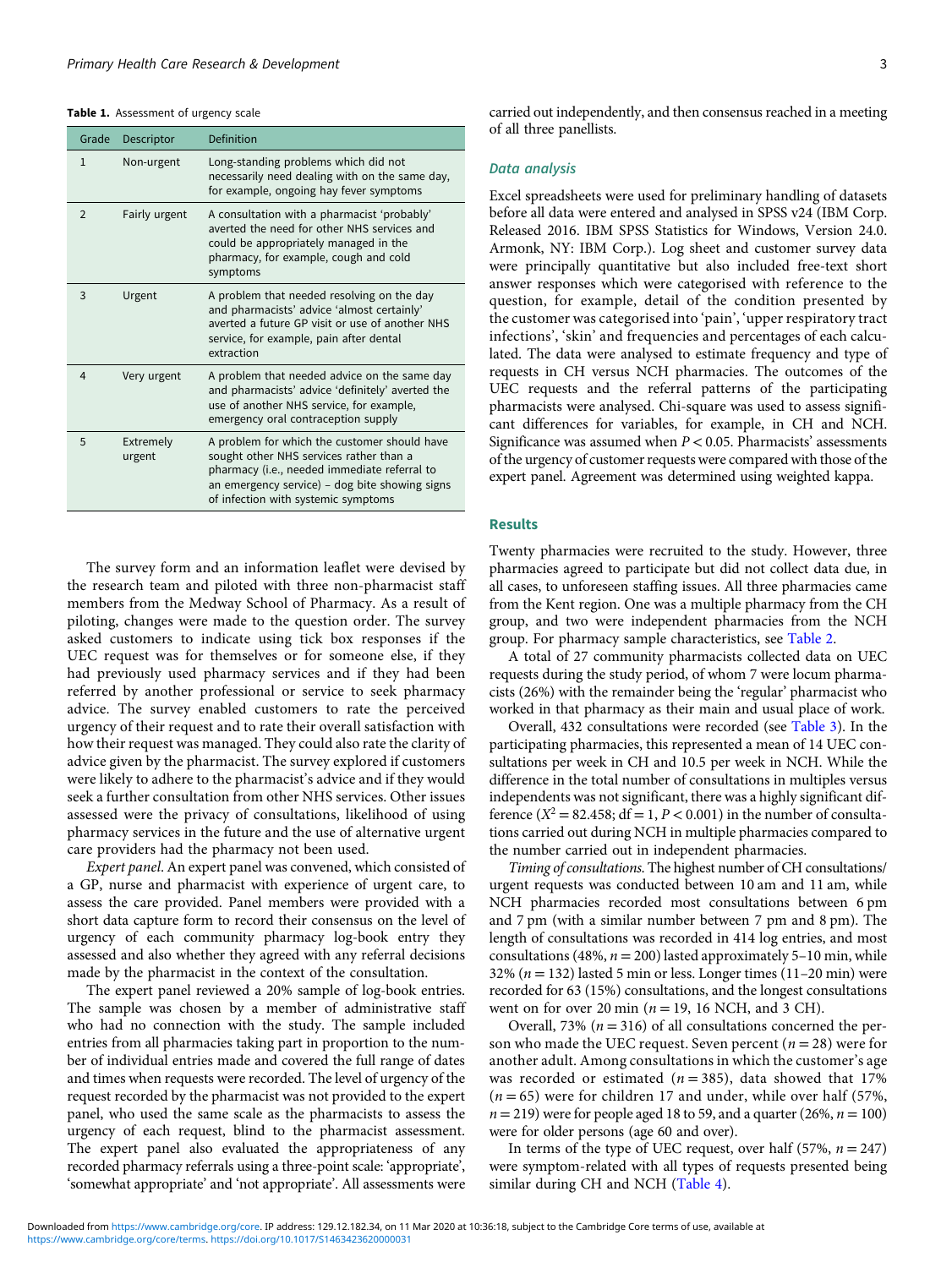Table 2. Characteristics of pharmacies completing log sheets compared to the pharmacies in the three counties

|                 | Sample $N = 17$ |      |                | Pharmacies in the<br>three counties<br>$N = 892$ |  |
|-----------------|-----------------|------|----------------|--------------------------------------------------|--|
| Characteristics | $\overline{n}$  | $\%$ | $\overline{n}$ | $\%$                                             |  |
| Kent            | 4               | 24   | 333            | 37                                               |  |
| Surrey          | 6               | 35   | 218            | 24                                               |  |
| <b>Sussex</b>   | $\overline{7}$  | 41   | 341            | 38                                               |  |
| <b>CH</b>       | 10              | 59   | 607            | 68                                               |  |
| <b>NCH</b>      | $\overline{7}$  | 41   | 285            | 32                                               |  |
| Independent     | 8               | 47   | 398            | 45                                               |  |
| Multiple        | 9               | 53   | 494            | 55                                               |  |
| Independent CH  | 6               | 35   | 283            | 32                                               |  |
| Independent NCH | $\overline{2}$  | 12   | 115            | 13                                               |  |
| Multiple CH     | $\overline{4}$  | 24   | 324            | 36                                               |  |
| Multiple NCH    | 5               | 29   | 170            | 19                                               |  |

CH = pharmacies open during core hours, defined as Monday to Friday until 6 pm; NCH = pharmacies open during non-core hours, defined as Monday to Friday after 6 pm, Saturdays after 1 pm and all day Sundays.

| <b>Table 3.</b> Characteristics of pharmacies and pharmacists providing consultations |  |  |  |
|---------------------------------------------------------------------------------------|--|--|--|
| during core and non-core hours                                                        |  |  |  |

| <b>Characteristics</b><br>(number)                                                                       | Total consultations - Total consultations -<br>core hours<br>$N = 285$ | non-core hours<br>$N = 147$ | Total<br>consultations |  |  |  |
|----------------------------------------------------------------------------------------------------------|------------------------------------------------------------------------|-----------------------------|------------------------|--|--|--|
|                                                                                                          | Geography ( $n = 432$ ) (percentage of total consultations)            |                             |                        |  |  |  |
| Kent $(4)$                                                                                               | 122 (28)                                                               | 56 (13)                     | 178 (41)               |  |  |  |
| Surrey (6)                                                                                               | 38(9)                                                                  | 40(9)                       | 78 (18)                |  |  |  |
| Sussex (7)                                                                                               | 125 (30)                                                               | 51 (12)                     | 176 (41)               |  |  |  |
|                                                                                                          | Pharmacy type ( $n = 432$ ) (% of total consultations)                 |                             |                        |  |  |  |
| Multiple (9)                                                                                             | 88 (20)                                                                | 113 (26)                    | 201(46)                |  |  |  |
| Independent (8)                                                                                          | 197 (46)                                                               | 34(8)                       | 231(53)                |  |  |  |
| Work role of consulting pharmacist ( $n = 376$ ) (percentage of<br>consultations where work role stated) |                                                                        |                             |                        |  |  |  |
| Regular<br>pharmacist (20)                                                                               | 200(53)                                                                | 81 (21)                     | 281 (74)               |  |  |  |
| Locum $(7)$                                                                                              | 76 (20)                                                                | 19(5)                       | 95(25)                 |  |  |  |

Further categorisation of the symptoms presented shows that they related to a wide range of clinical areas, with skin problems the most common (Table 5).

Almost two-thirds (65%, 57 of 88) of requests were for problems of three days or shorter duration with 13% (11 of 88) of requests being made within four to seven days of the problem starting, while in five customers the problem had started over one week prior to making the UEC request. Fifteen consultations were made for long-term issues (nine for problems experienced for between one month and three months, and six for one year or more), although customers presented these as 'urgent' on the day.

Consultation outcome was detailed for 392 (91%) of the 432 consultations. In some cases, more than one outcome was reported Table 4. Analysis of urgent care requests in the sample community pharmacies

| Nature of consultation               | CH (282)<br>n(%) | <b>NCH (146)</b><br>n(%) | <b>Total (432)</b><br>n(%) |
|--------------------------------------|------------------|--------------------------|----------------------------|
| Presentation of symptoms             | 159 (56)         | 88 (60)                  | 247 (57)                   |
| Request for prescription medicine(s) | 53 (19)          | 28(19)                   | 81 (19)                    |
| Medicine-related enquiries           | 46 (16)          | 15(10)                   | 61(14)                     |
| <b>Emergency contraception</b>       | 10(4)            | 11(8)                    | 21(5)                      |
| General health advice                | 9(3)             | 2(1)                     | 11(3)                      |
| Other                                | 5(2)             | 2(1)                     | 7(2)                       |

Table 5. Categories of urgent care symptoms presented

| Symptom<br>category                      | Number of symptom<br>consultations in CH<br>$(159)$ $(%$ | Numbers of symptom<br>consultations in NCH<br>$(88)$ $(%$ | Total<br>$(247)$ $(%$ |
|------------------------------------------|----------------------------------------------------------|-----------------------------------------------------------|-----------------------|
| Skin                                     | 60 (38)                                                  | 35(40)                                                    | 95 (38)               |
| Eye                                      | 19(12)                                                   | 10(11)                                                    | 29(12)                |
| Musculoskeletal                          | 16(10)                                                   | 4(5)                                                      | 20(8)                 |
| Upper<br>respiratory<br>tract infections | 14(9)                                                    | 5(6)                                                      | 19(8)                 |
| Wounds                                   | 13(8)                                                    | 4(5)                                                      | 17(7)                 |
| Gastrointestinal                         | 11(7)                                                    | 5(6)                                                      | 16(6)                 |
| Allergy                                  | 7(4)                                                     | 6(7)                                                      | 13(5)                 |
| Childhood<br>infections                  | 4(3)                                                     | 7(8)                                                      | 11(4)                 |
| Pain                                     | 6(4)                                                     | 5(6)                                                      | 11(4)                 |
| Urogenital                               | 5(3)                                                     | 4(5)                                                      | 9(4)                  |
| Ear                                      | 4(3)                                                     | 3(3)                                                      | 7(3)                  |

for the same consultation, for example, sale of medicine to 'tide the person over' with a non-urgent referral. In 70% ( $n = 273/392$ ) of the UEC presentations where an outcome was recorded, the issue was managed independently by the pharmacist with no referral made. Almost half ( $n = 201, 47\%$ ) of these consultations managed in-house were given an urgency rating of 2, 3 or 4 which by the definition given, 'averted the need for other NHS services'.

Overall, 27% (116) of consultations were managed by provision of advice only, 42% (183) by advice plus sale of a product and 19% (81) by provision of an emergency supply of medicine, while 30% (119) received a referral.

In the consultations managed by providing advice only (116; 27%), the most common type of request was for advice on medicines (29/116; 25%) with skin conditions (21; 18%) second.

In the 183 (42%) consultations where a medicine was sold, the most common type of request was for skin (51; 28%) with eye problems second with 200 presentations (11%). In 16 consultations (4%), the pharmacist was unable to sell a product that could help with the urgent request due to its prohibitive cost to the customer.

A total of 81 (19%) of consultations involved a request for a supply of regular prescribed medication because the patient had run out. For 63 of these, the pharmacist made an emergency supply. An emergency supply was refused in 18 cases. The most common reason for not providing an emergency supply  $(n = 11/18)$  was when the medicine was obtained through another route, for example,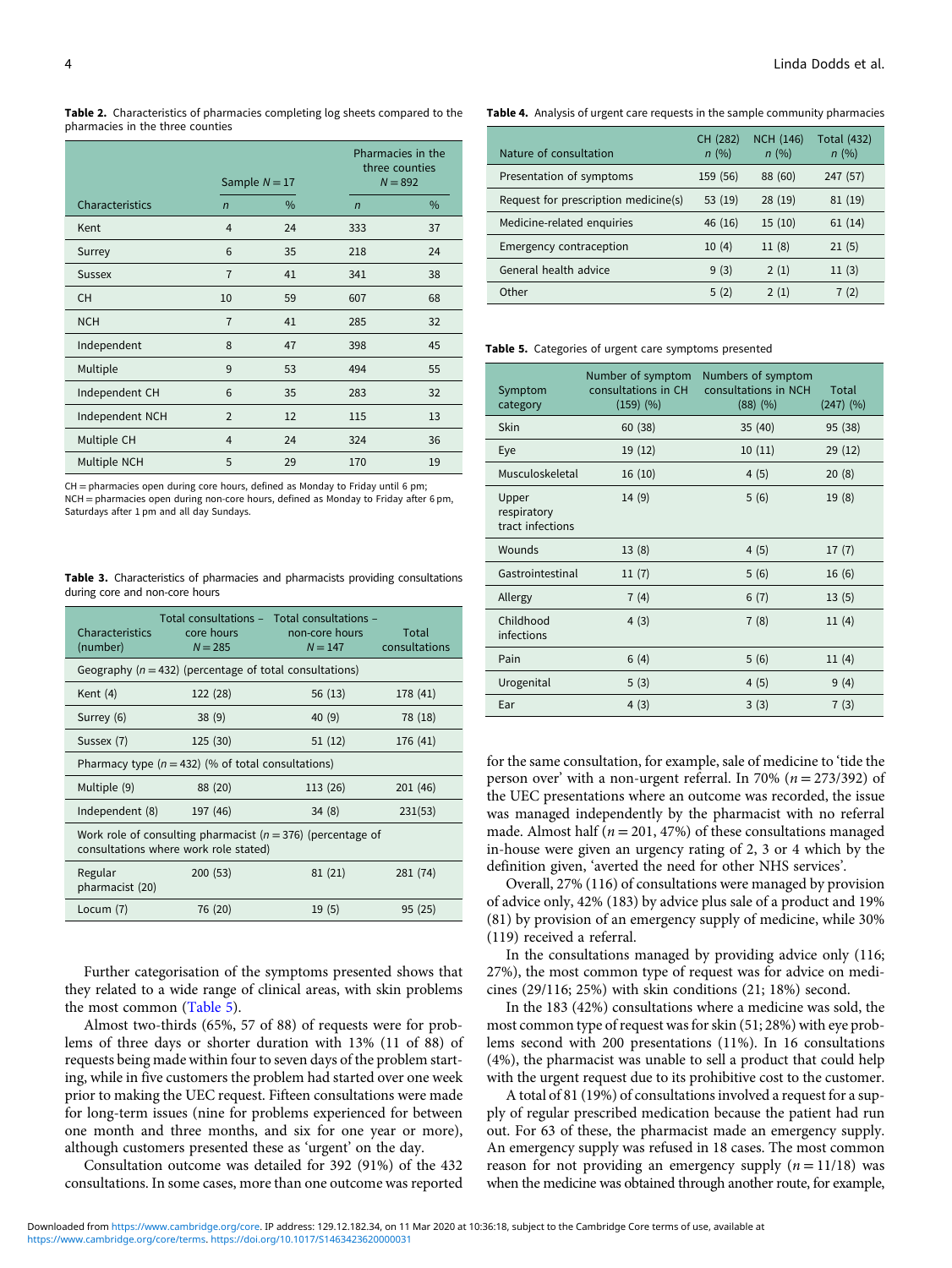Table 6. Reason for referral to the GP practice

| Reason for referral to GP | Number of referrals $n = 69$ |
|---------------------------|------------------------------|
| Suspected infection       | 29                           |
| Medicine-related query    | 13                           |
| Other                     | 9                            |
| Pain                      | 6                            |
| Skin                      | 5                            |
| Ran out of medicines      | 5                            |
| Gastric problem           | $\mathcal{P}$                |

if the pharmacist contacted the GP practice to obtain a prescription. There were also two requests out of the 18 refusals where an emergency supply involved a request for a controlled drug and in another case where the customer refused to pay for the emergency supply. In the remaining five cases, the reason for refusal was not recorded. There were an additional 12 emergency supplies given which were not documented as related to running out of medicines. This meant that in total 75 (17%) consultations involved an emergency supply of which 47 (63%) were made in core hours and 28 in NCH.

Independent pharmacies carried out slightly more emergency supplies (40, 53%) than multiple pharmacies (35, 47%), although this difference was not significant.

The logs indicated 119 (30%) consultations in which an outcome included a referral; of these 69 were to a GP practice, 22 to NHS 111, 10 to a walk-in centre, 9 to  $A + E$  and 9 to other services. For details of the GP referrals, see Table 6. Infection or suspected infection constituted 42 (35%) of the total number of all referrals and 42% (29) of referrals to GPs.

Nine requests were referred to  $A + E$ , which included three suspected infections and two wounds.

Pharmacists working in multiple and independent pharmacies referred to GP practices similarly (29 and 33 referrals, respectively). The number of consultations managed in-house without referral was not statistically different between pharmacists working in a multiple and those working in an independent pharmacy  $(P = 0.085)$ . Locum pharmacists were, however, statistically more likely than regular pharmacists to make a referral/not manage a UEC enquiry in-house ( $P < 0.001$ ). However, there were no significant differences ( $P = 0.263$ ) in the referral services used by regular or locum pharmacists.

Urgency of requests: Customers' ratings. Of 207 customers who rated the urgency of their request, 58% ( $n = 121$ ) perceived their requests as 'fairly urgent', 19% ( $n = 39$ ) considered their requests to be 'urgent' and 19% 'very urgent'  $(n = 40)$ .

Pharmacist ratings. Pharmacists recorded urgency in 390/432 consultations. The highest number of consultations  $(n = 133)$ (34%) was rated as 'fairly urgent' with 'urgent' second highest  $(n = 108, 28\%)$ . A further 14%  $(n = 56)$  were rated 'very urgent' with a further 53 (13.5%) 'extremely urgent'. Only 40 consultations (10%) were rated as 'not urgent' by the pharmacists.

During CH, 37% (93) consultations were rated as 'fairly urgent', while during NCH, the proportion was 29% (40). During NCH, more consultations were rated 'very urgent'  $(n = 30, 22%)$  and 'extremely urgent' ( $n = 16$ , 12%) compared to during CH ( $n = 40$ , 16% and  $n = 13, 5\%$ ).

Of the 75 consultations where an emergency supply of medicine was made, 36% ( $n = 26$ ) were rated as 'very urgent', 30% ( $n = 22$ ) were rated as 'urgent', and 16% ( $n = 12$ ) were rated as 'extremely

Locum pharmacists were statistically ( $P < 0.001$ ) more likely to rate consultations as urgent 61% ( $n = 43$ ) compared to regular pharmacists (28%;  $n = 90$ ). There was a statistically greater number  $(P < 0.001)$  of 'extremely urgent' rated consultations by multiple pharmacies ( $n = 46/186$ ; 24%) compared to independent pharmacies ( $n = 7/204$ ; 3%). Multiple pharmacies also rated statistically  $(P < 0.001)$  more consultations as 'very urgent'  $(37/186; 20%)$ 19) compared to independents (19/204; 9%).

Expert panel ratings. A total of 89 (21% of total) records of UEC events were evaluated by the expert panel. There was poor agreement between the expert panel and the pharmacists in terms of urgency ratings  $K_w = 0.142$  (SE = 0.059; CI 0.027-0.257); however, there was strong agreement  $K_w = 0.955$  (SE = 0.026; CI 0.904– 1.006) in terms of the pharmacists' referral (decision to refer or not) and also in terms of referral destination  $K_w = 0.898$  $(SE = 0.085; CI 0.731 - 1.066).$ 

The expert panel tended to assign a lower level of urgency to emergency supply requests. Of the sample of consultations presented to the expert panel, 31 resulted in a referral. Only three of the referral decisions made by the pharmacists were considered inappropriate.

Customer views of pharmacy advice. Two hundred and seven customers completed the customer survey. Sixty percent ( $n = 124$ ) were female. Almost half (49%,  $n = 102$ ) were aged between 30 and 64 years, and 20% ( $n = 41$ ) were 65 years or over. The remainder were below 30 years of age.

Sixty-one percent ( $n = 126$ ) indicated that the UEC request was made for themselves, while 45 (22%) reported that the consultation was for someone else. In 35 (17%) of responses, the customer did not indicate who the consultation was for. Most respondents (75%,  $n = 154$ ) had previous experience of using a pharmacy service. Family or friends had recommended the use of a pharmacy to 33% of respondents  $(n = 68)$ .

Most customers (95%,  $n = 194$ ) were satisfied with how their request was managed by the pharmacist, and the same proportion felt that the pharmacist advised them clearly about their request. Overall, 96% ( $n = 197$ ) indicated that they would return to a pharmacy for health advice.

Seventy-six percent ( $n = 154$ ) of survey respondents stated that they were 'very likely' to adhere to the pharmacist's advice, but two reported that they were 'not likely' to do so. After the consultation, 43 customers (21%) believed they needed a further consultation with another healthcare professional; this follow-up consultation may have been the recommendation of the pharmacist. There were five customers who were not sure if they needed to see another healthcare professional or not and three did not respond to this question.

The privacy of consultations was rated positively by 98% of customers ( $n = 201$ ). Over half of customers (57%,  $n = 114$ ) indicated that they would have visited their GP and 15% ( $n = 31$ ) contacted NHS 111 had they not received help from their pharmacy, that is, 72% of customers would have contacted another service had they not been seen by the pharmacist.

#### Discussion

This study gives for the first time a detailed picture of community pharmacies' responses to UEC consultations. If extrapolated to the region, the findings suggest that each pharmacy in KSS is undertaking, on average, 13 UEC consultations per week, with two-thirds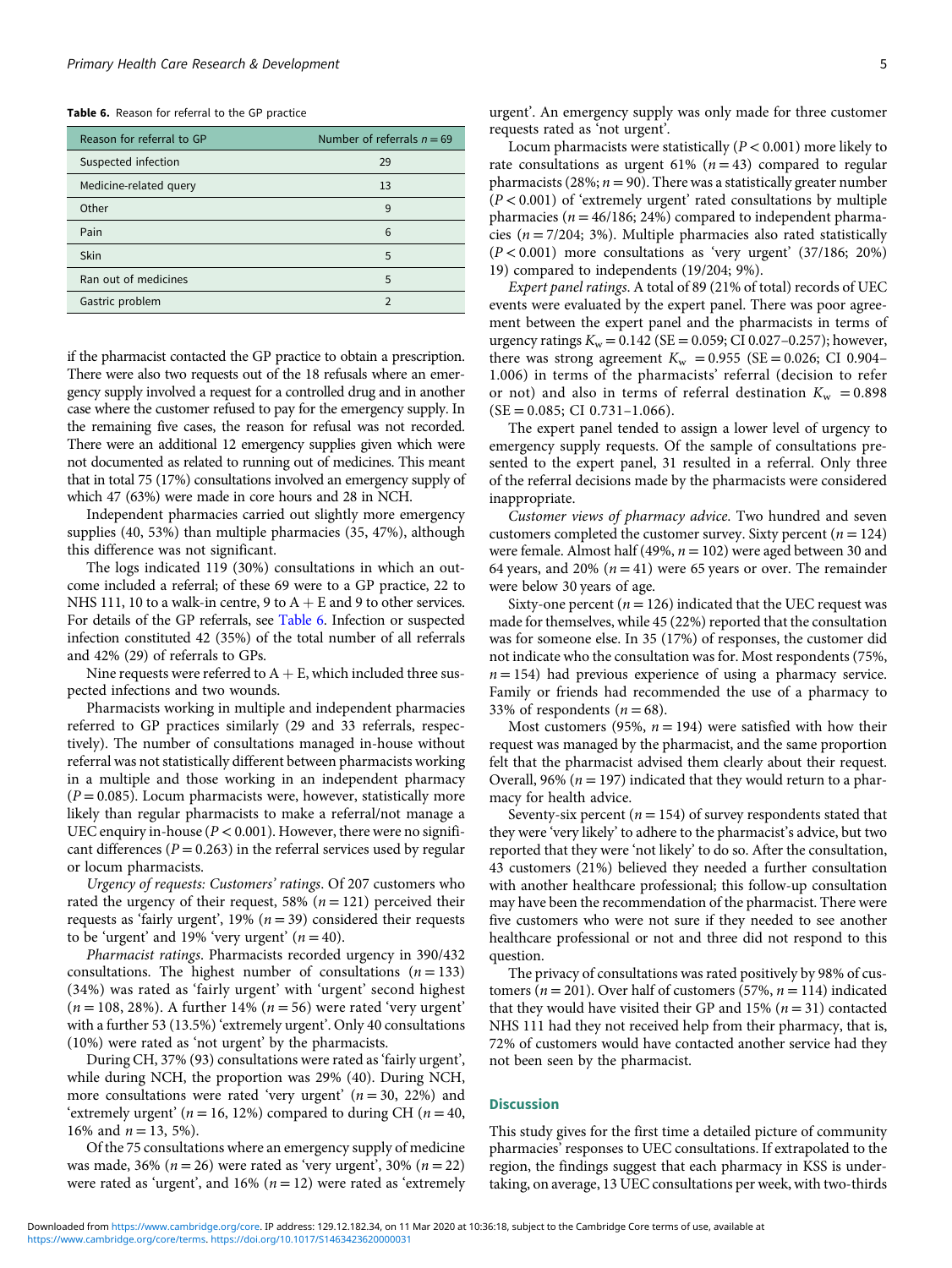of all consultations taking place during CH. However, because NCH pharmacies only logged UEC requests outside of CH, the CH pharmacies actually logged urgent requests over a greater number of hours in total. Seventy percent of the consultations were managed in-house by the pharmacy and at least half prevented referral to another NHS service. These findings were corroborated by the results of the customer questionnaire which showed the majority (72%) of those responding stated they would have sought other NHS services if the pharmacist had not supplied the care and advice that they did.

There are no direct comparisons with other studies looking at UEC presentations in community pharmacy generally to support these figures. The majority of studies to date have looked at commissioned minor ailments services or emergency supplies (Morecroft et al., 2015; Nazar et al., 2016). Because a considerable number of the UEC presentations here could be categorised as minor ailments, it is appropriate to make comparisons with the pharmacy minor ailment literature. Minor ailments are defined as 'common or self-limiting or uncomplicated conditions which may be diagnosed and managed without medical (i.e., doctor) intervention' (Watson et al., 2014). In such services, eligible recipients are nearly always exempt from NHS charges (Paudyal et al., 2013), which was not the case in this study. In 2011, Baqir et al. studied people who accessed a locally commissioned minor ailments scheme across in the North of England which involved 185 pharmacies. They found each pharmacy received on average 0.5 minor ailment requests per week. There are several possible reasons for the numbers in this current study being much higher. First, consultations were on any topic and not confined to minor ailments. Medication-related queries were common (14%), which may reflect an increasing appreciation by the general public that the pharmacist is an expert in medicines. The high consultation rate may also reflect a transfer in demand since 2011. Reports suggest that getting a GP appointment is becoming more difficult (NHS England 2013), while an evaluation of the impact of the NHS 111 telephone helpline noted significant increases in its use since its inception in 2014, especially during the day, with around 50% of callers being redirected to primary care (Pope et al., 2017).

Difference in consultation rate may also have related to the high number of emergency supplies of prescribed medicines made in this study. Emergency supplies comprised 17% of consultations, equating to 2.2 per pharmacy per week. This finding is similar to the estimation of 2.5 per week by researchers who looked specifically at emergency supplies (Morecroft et al., 2015).

It is of interest that there were no significant differences in the numbers or types of UEC consultations recorded in CH or NCH, indicating that similar demand exists beyond traditional pharmacy opening hours and complements existing out-of-hours health services. Morecroft et al. (2015) found that there were considerable numbers of requests for emergency supplies during CH. This needs to be factored into future initiatives to manage UEC activity more effectively. While there was no significant difference in the numbers of queries dealt with overall by multiple pharmacies (pharmacies with >20 branches nationally) compared with independents (<20), multiple pharmacies undertook many more consultations outside CH compared to independents. Care must be taken in interpreting this finding as the percentage of NCH multiples recruited was higher than that in the region generally.

Over half of all requests in the current study were for symptom management, with skin problems the most common. The majority of commissioned minor ailments schemes have included a high proportion of skin conditions (Paudyal et al., 2013) as it is a common area with which patients present (Morecroft et al., 2015; Tucker and Stewart, 2015). Dermatological problems were shown to be the most common 'unnecessary' condition presented to GPs (Hammond et al., 2004).

Findings from the expert panel in this study suggest that pharmacists' referrals following consultations are appropriate. The referral destination was most often the patient's GP, with  $A + E$ referrals occurring only rarely. There was not agreement in terms of the pharmacists' ratings of urgency compared to the expert panel. In particular, the community pharmacists frequently rated requests for an emergency supply as being of greater urgency than the expert panel. This may reflect the pharmacists' focus on medicines, and the importance they assign to medication adherence to manage chronic conditions. Having the person or their representative in front of them would also be likely to influence the perceived urgency by the pharmacy.

The high number of referrals related to management of infection (35% overall) is potentially a source of concern. Antibiotic resistance is a worldwide issue, and efforts are being made to stop inappropriate prescribing. Referral by the pharmacist to another provider could raise expectations about the need for an antibiotic and may make it more difficult for that provider to refuse supply. A review in 2016 by Curley et al. (2016) looked at community pharmacists' referrals and showed that accuracy in identifying the presenting condition and agreement with expert medical opinion were high when the pharmacist was following a guideline or protocol, but less so without. It is possible that guidelines could be established for UEC management and referrals at national and local levels, particularly around optimal use of antibiotics. If local services wish to expand pharmacists' roles further then schemes which train and support pharmacists to recognise, manage and refer minor verses major infection may be worth further investigation.

The study findings suggest that locum pharmacists are likely to refer more patients to other UEC services compared to the pharmacist who works regularly in that pharmacy. This highlights a potential training need for locums who may miss out on formal training sessions/opportunities provided to employed staff and is an area for focus by national and local training providers. Locums may also be less aware of local services for appropriate referral so this could be something each pharmacy could address when locums are in attendance.

High customer satisfaction with services was noted in this study with almost all saying they would use the service again. The customer sample had a similar age distribution to the customers sampled by the pharmacists. Almost half of customer completed forms and the consultations where age was stated by the pharmacists were for working age customers, indicating that this service appeared to be meeting the needs of people who may find it hard to take time out to attend appointment-based services. The widening use of community pharmacists for general health care and advice was evidenced by 17% of customers having been directed to the pharmacy by other health services and a further 33% by family or friends. Similarly, high customer satisfaction with pharmacy services has been demonstrated in earlier studies: Watson et al. (2015) showed resolution of symptoms following a pharmacist's consultation ranged from 68% to 94%, while more than 90% of customers accessing a minor ailments service were willing to reuse the scheme (Paudyal et al., 2013).

#### Limitations

The sample chosen was smaller than intended due to three pharmacies dropping out. Overall, however, there was representation